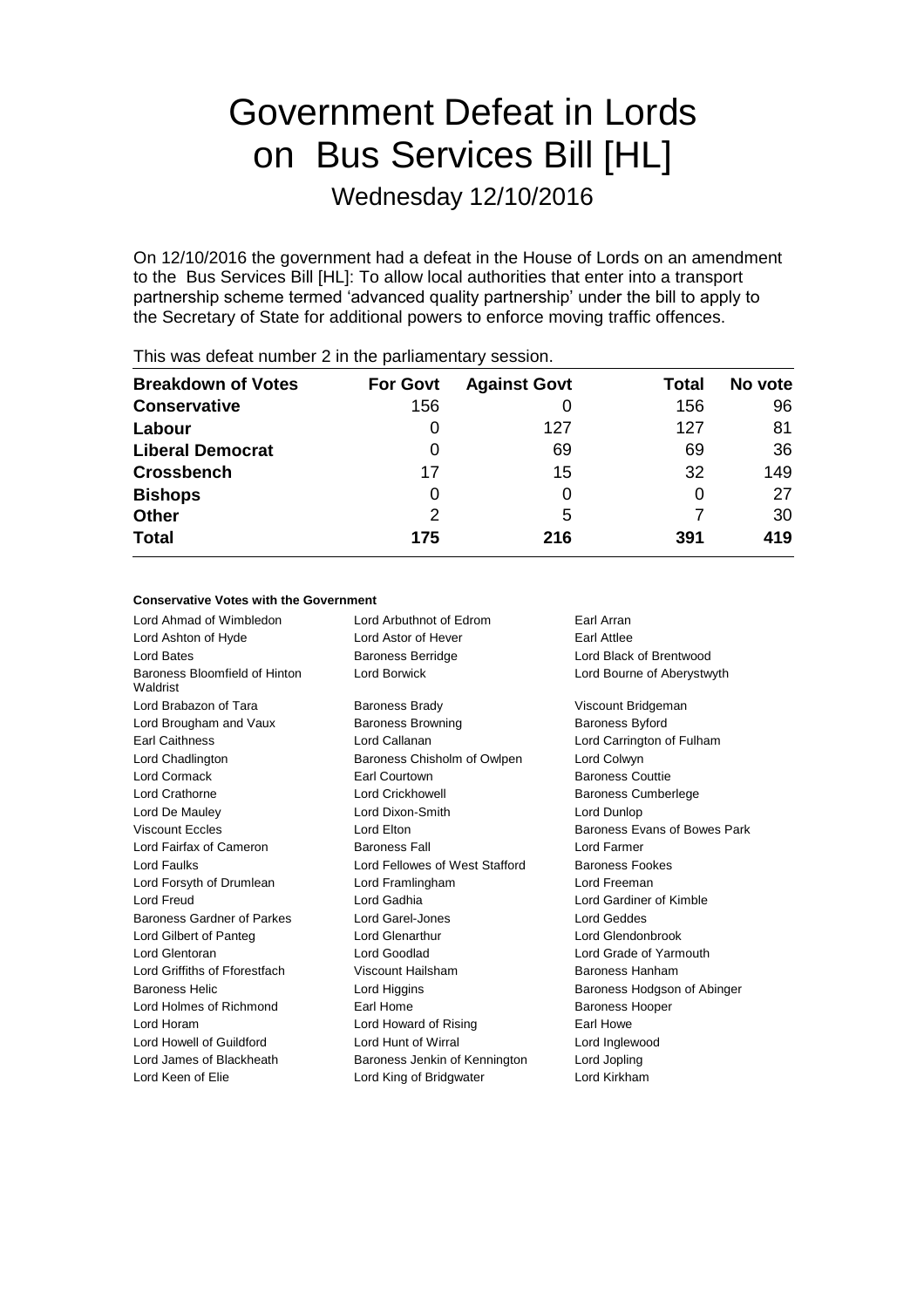Lord Lamont of Lerwick Lord Lang of Monkton Lord Lansley Lord Lexden Earl Lindsay Lord Lingfield Earl Liverpool Marquess of Lothian Lord Lupton Lord Lyell Lord MacGregor of Pulham Market Lord Mackay of Clashfern Lord Magan of Castletown **Lord Mancroft Baroness Manzoor** Baroness Manzoor Lord Marland Lord Marlesford Lord Mawhinney Lord McColl of Dulwich Baroness McGregor-Smith Lord McInnes of Kilwinning Baroness McIntosh of Pickering Baroness Mobarik Baroness Mone Lord Moynihan **Baroness Neville-Jones** Baroness Neville-Rolfe Baroness Nicholson of Winterbourne Baroness Noakes Lord Northbrook Lord Norton of Louth **Lord O'Shaughnessy** Baroness O'Cathain Lord Patten of Barnes **Lord Patten Communist Communist Patten** Baroness Pidding Lord Prior of Brampton **Baroness Rawlings** Baroness Redfern Lord Risby Lord Robathan Lord Ryder of Wensum Baroness Scott of Bybrook Baroness Seccombe Lord Selsdon Baroness Sharples **Lord Sheikh** Baroness Shephard of Northwold Lord Sherbourne of Didsbury **Baroness Shields** Earl Shrewsbury Lord Skelmersdale Lord Smith of Hindhead Lord Spicer Baroness Stedman-Scott Baroness Stowell of Beeston Lord Strathclyde Baroness Stroud **Baroness Sugg Community** Baroness Sugg Community Lord Suri Lord Swinfen Lord Taylor of Holbeach Lord Trefgarne Viscount Trenchard Lord True Viscount Ullswater Baroness Vere of Norbiton Baroness Verma Lord Wakeham Lord Wei **Duke of Wellington** Baroness Wheatcroft **Duke** of Wellington Lord Whitby Baroness Wilcox Lord Willetts Baroness Williams of Trafford Lord Young of Cookham Viscount Younger of Leckie

#### **Conservative Votes against the Government**

#### **Labour Votes with the Government**

#### **Labour Votes against the Government**

Baroness Bakewell Lord Bassam of Brighton Lord Berkeley Lord Bhattacharyya Baroness Blackstone Lord Blunkett Lord Boateng Lord Bradley Lord Bragg Lord Brooke of Alverthorpe Lord Brookman Lord Campbell-Savours Lord Cashman Viscount Chandos Lord Clark of Windermere Lord Clarke of Hampstead Lord Collins of Highbury Baroness Corston Baroness Donaghy Lord Donoughue Baroness Drake Lord Faulkner of Worcester Lord Foster of Bishop Auckland Baroness Gale Lord Giddens Baroness Golding Lord Gordon of Strathblane Baroness Goudie Baroness Gould of Potternewton Lord Grantchester Lord Griffiths of Burry Port Lord Grocott Lord Hain Viscount Hanworth Lord Harris of Haringey Lord Harrison Lord Haworth **Baroness Hayter of Kentish Town** Baroness Healy of Primrose Hill Lord Hollick **Baroness Hollis of Heigham** Lord Howarth of Newport Baroness Howells of St Davids Lord Howie of Troon Lord Hughes of Woodside Lord Hunt of Chesterton Lord Hunt of Kings Heath Lord Jones Baroness Jones of Whitchurch Baroness Jowell Lord Judd Baroness Kennedy of Cradley Lord Kennedy of Southwark Lord Kinnock Lord Lea of Crondall Lord Lennie Baroness Liddell of Coatdyke Lord Liddle Lord Lipsey Baroness Lister of Burtersett

Baroness Adams of Craigielea Baroness Andrews Baroness Armstrong of Hill Top

Baroness Crawley **Carroll** Cram Baroness Dean of Thornton-le-Fylde **Baroness Dean of Thornton-le-Fylde** Lord Dubs Lord Elder Baroness Farrington of Ribbleton Baroness Kinnock of Holyhead Lord Knight of Weymouth Baroness Lawrence of Clarendon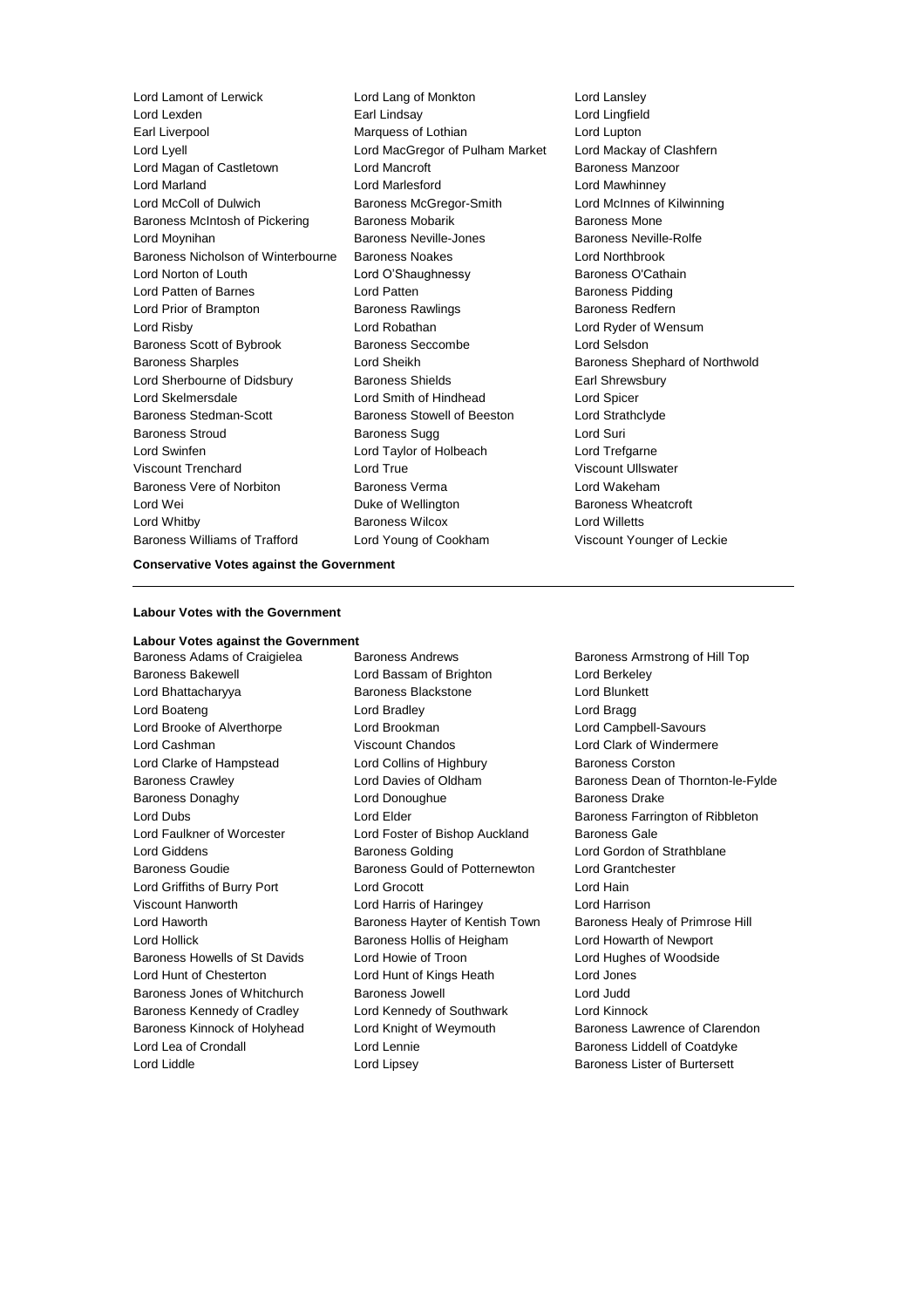Lord Lympne Lord Macdonald of Tradeston Lord Maxton Lord McAvoy Baroness McDonagh Baroness McIntosh of Hudnall Lord McKenzie of Luton **Lord Monks Lord Monks** Baroness Morgan of Huyton Lord Morgan Lord Morris of Aberavon Lord Morris of Handsworth Baroness Morris of Yardley **Lord Murphy of Torfaen** Baroness Nye Lord Parekh Lord Patel of Bradford Lord Pendry Baroness Pitkeathley Lord Plant of Highfield Lord Ponsonby of Shulbrede Lord Prescott **Baroness Primarolo** Baroness Prosser Baroness Quin **Baroness Ramsay of Cartvale** Baroness Rebuck Lord Reid of Cardowan Lord Richard Lord Rooker Lord Rosser **Lord Rowlands Baroness Royall of Blaisdon** Lord Sawyer **Baroness Sherlock Communist Structure Viscount Simon** Lord Smith of Leigh Baroness Smith of Basildon Lord Snape Lord Soley Lord Stevenson of Balmacara Lord Stone of Blackheath Lord Taylor of Blackburn Baroness Taylor of Bolton Lord Temple-Morris Lord Tomlinson Lord Touhig Lord Tunnicliffe Baroness Warwick of Undercliffe Lord Watson of Invergowrie Lord Watts Baroness Wheeler Lord Whitty Lord Woolmer of Leeds Lord Young of Norwood Green

#### **Liberal Democrat Votes with the Government**

#### **Liberal Democrat Votes against the Government**

Lord Beith **Baroness Benjamin** Baroness Banjamin Baroness Bonham-Carter of Yarnbury Baroness Bowles of Berkhamsted Lord Bradshaw Baroness Brinton Lord Bruce of Bennachie **Baroness Burt of Solihull Lord Campbell of Pittenweem** Lord Carlile of Berriew Lord Chidgey Lord Clement-Jones Lord Cotter **Baroness Doocey** Baroness Doocey Baroness Falkner of Margravine Lord Foster of Bath Baroness Garden of Frognal Lord German Earl Glasgow **Lord Goddard of Stockport** Baroness Grender Baroness Hamwee Baroness Harris of Richmond Baroness Humphreys Lord Hussain **Baroness Hussein-Ece** Baroness Janke Baroness Jolly Lord Jones of Cheltenham Lord Kirkwood of Kirkhope Baroness Kramer **Baroness Ludford** Lord Maclennan of Rogart Baroness Ludford Lord Maclennan of Rogart Baroness Maddock Lord Marks of Henley-on-Thames Lord Newby Baroness Northover Lord Oates Lord Paddick Baroness Parminter Baroness Randerson Lord Redesdale Lord Rennard Lord Roberts of Llandudno Baroness Scott of Needham Market Lord Sharkey Lord Shipley Lord Shutt of Greetland Lord Smith of Clifton **Lord Steel of Aikwood** Lord Stephen Lord Stoneham of Droxford Lord Storey Lord Strasburger Baroness Suttie **Lord Taverne Lord Taverne Baroness Thomas of Winchester** Lord Thomas of Gresford Viscount Thurso Correspondent Lord Tope Baroness Tyler of Enfield Lord Verjee Lord Wallace of Tankerness Lord Wallace of Saltaire **Baroness Walmsley Lord Willis of Knaresborough** Lord Willis of Knaresborough

Lord Addington **Baroness Bakewell of Hardington** Mandeville

Baroness Barker

#### **Crossbench Votes with the Government**

Lord Bilimoria **Lord Butler of Brockwell** Baroness Butler-Sloss Baroness Cox Lord Craig of Radley Viscount Craigavon Lord Crisp Lord Dannatt Lord Dykes Lord Hope of Craighead Viscount Slim Lord Stirrup Lord Sutherland of Houndwood Viscount Waverley

Lord Aberdare Lord Armstrong of Ilminster Lord Bew